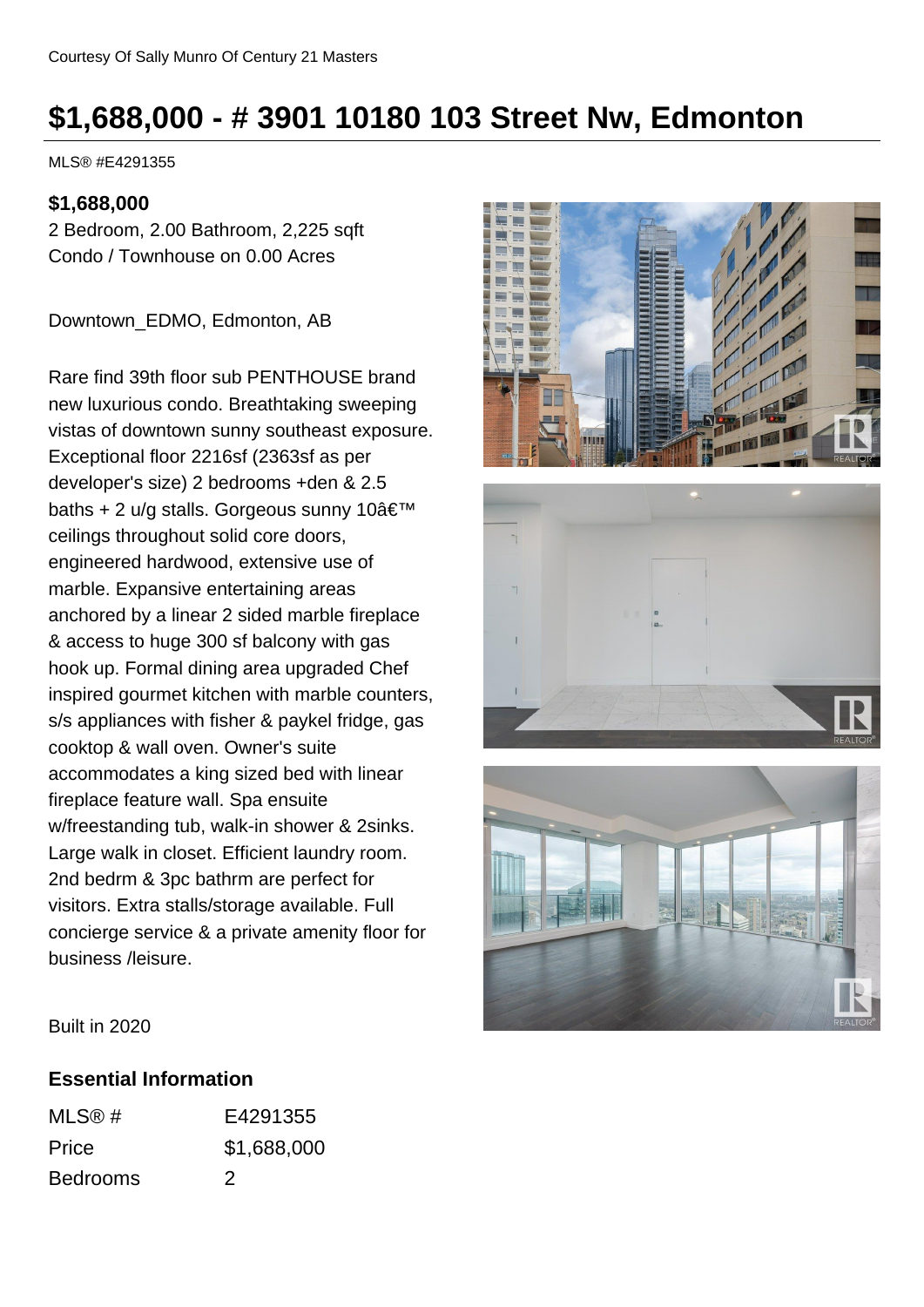| <b>Bathrooms</b>      | 2.00                          |
|-----------------------|-------------------------------|
| <b>Full Baths</b>     | 2                             |
| <b>Square Footage</b> | 2,225                         |
| Acres                 | 0.00                          |
| <b>Year Built</b>     | 2020                          |
| <b>Type</b>           | Condo / Townhouse             |
| Sub-Type              | <b>Apartment High Rise</b>    |
| <b>Style</b>          | <b>Single Level Apartment</b> |
|                       |                               |

## **Community Information**

| <b>Address</b>           | #3901 10180 103 Street Nw                                                                                                                                                         |
|--------------------------|-----------------------------------------------------------------------------------------------------------------------------------------------------------------------------------|
| Area                     | Edmonton                                                                                                                                                                          |
| Subdivision              | Downtown_EDMO                                                                                                                                                                     |
| City                     | Edmonton                                                                                                                                                                          |
| County                   | <b>ALBERTA</b>                                                                                                                                                                    |
| Province                 | AB                                                                                                                                                                                |
| <b>Postal Code</b>       | <b>T5J 0L1</b>                                                                                                                                                                    |
| <b>Amenities</b>         |                                                                                                                                                                                   |
| <b>Features</b>          | Air Conditioner, Deck, Exercise Room, Laundry-In-Suite, No Animal<br>Home, No Smoking Home, Parking-Visitor, Party Room, Patio, Security<br>Door, Concierge Service, Social Rooms |
| <b>Parking Spaces</b>    | $\overline{2}$                                                                                                                                                                    |
| Parking                  | Heated, Parkade, Underground                                                                                                                                                      |
| <b>Interior</b>          |                                                                                                                                                                                   |
| Interior                 | Engineered Wood, Marble                                                                                                                                                           |
| <b>Interior Features</b> | Dishwasher-Built-In, Dryer, Oven-Microwave, Refrigerator, Washer,<br>Window Coverings, Oven-Built-In, Stove-Countertop Gas                                                        |
| Heating                  | <b>Heat Pump</b>                                                                                                                                                                  |
| Fireplace                | Yes                                                                                                                                                                               |
| <b>Fireplaces</b>        | Gas, Double Sided, Marble Surround                                                                                                                                                |
| # of Stories             | 1                                                                                                                                                                                 |
| <b>Basement</b>          | None, No Basement                                                                                                                                                                 |
| <b>Exterior</b>          |                                                                                                                                                                                   |
| <b>Exterior</b>          | Brick, Concrete, Metal                                                                                                                                                            |
| <b>Exterior Features</b> | Back Lane, Corner, Golf Nearby, Public Transportation, Commercial,<br>View City, View Downtown                                                                                    |